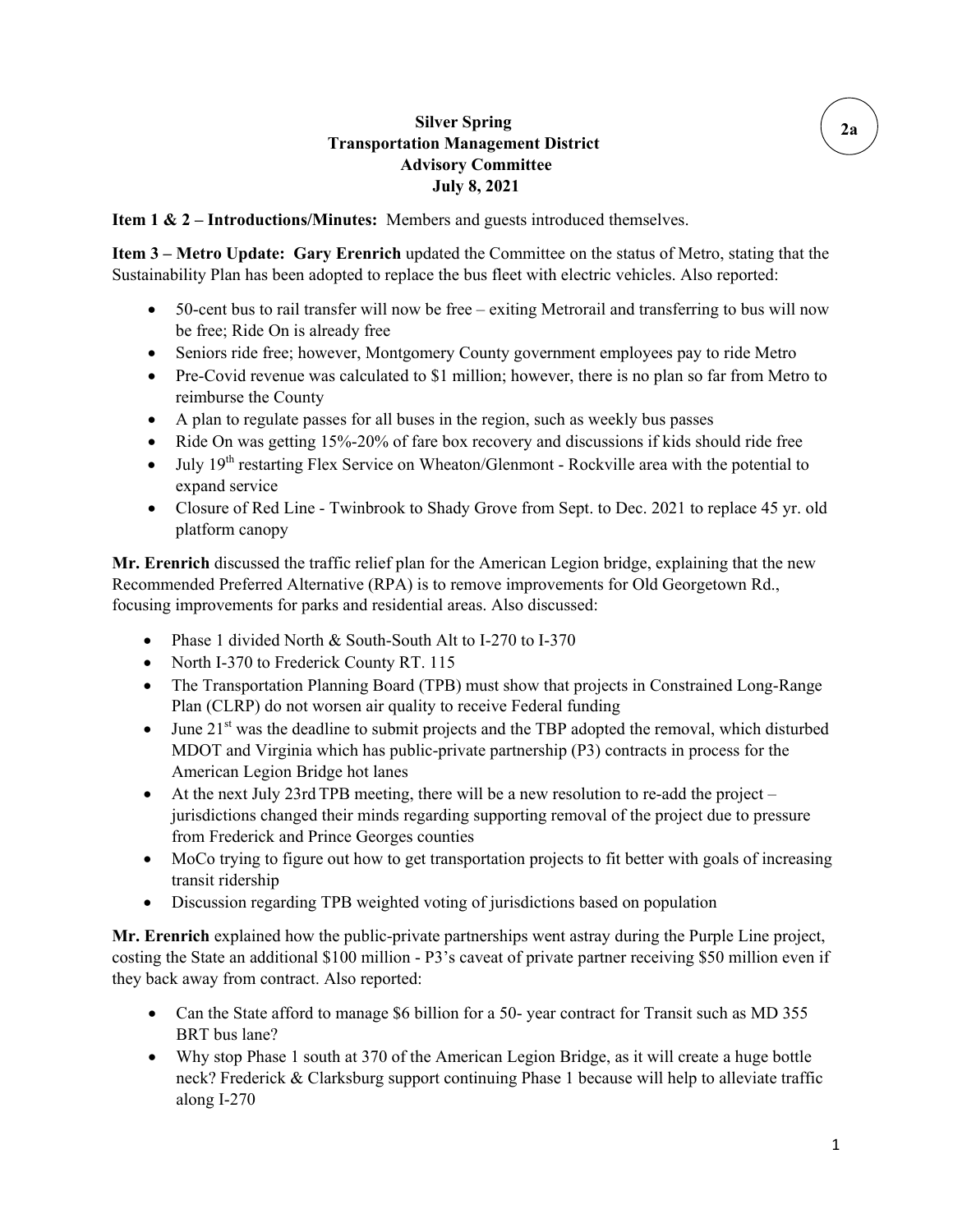- The Alternative Plan follows traditional information process during construction to receive money from the Federal infrastructure bill
- The CLRP long range plan must be approved by 12/1/21 otherwise the lapse in plan will prevent spending Federal funds

**Item 4 – Employer TDM Plans:** The Committee recommended nine employer TDM plans for approval.

### **Item 5 – Employer Outreach Updates: Sande Brecher** reported:

- Now that the Climate Action Plan has been introduced to the public, the next phase is implementation of the annual work plan
- Redesigning Ride On bus routes
- Electric Vehicle group buy initiative is underway
- The NextGen TDM Executive Regulations to be sent to CE's office
- The use of micromobility to fill in  $1<sup>st</sup>$  mile last mile transportation gaps such as e-scooters and the flex pilot for those unable to ride bikes or walk long distances – vehicles designed for disabled people
- MC Employers swept the Council of Governments Employer Recognition awards for the  $2<sup>nd</sup>$  year in a row
- The White Oak TMD is now funded by TMD fees revenue collected in the area move forward to form an advisory committee
- '20 Is Plenty' initiative to reduce speeds streets identified

**Jim Carlson** discussed voting to fill the vacant Chair and Vice Chair positions-discussion tabled to provide time notify members and discuss.

### **Item 6 – Updates: Jenifer Bolick** reported:

- Reaching out to employers to update TDM plans
- Providing transportation news information to employers
- Pushing the FareShare program while funding is available
- Offering info on telework and providing consulting sessions with knowledgeable contractor

The Committee discussed their offices individual plans for returning to work. **Dar Maxwell** reported:

- Her office has formed a committee to deal with Covid related issues such as mandatory vaccines
- Taking the opportunity to update their HVAC system while moving into a new building
- Looking to return to work in September
- Teleworking two days a week and being present for all staff meetings

**Mike Price** reported they are planning to go back into the office in September – however, many details still need to be worked out such as mask usage and vaccine mandates. He sees the return as a hybrid telework/in person arrangement. He worries about the surrounding businesses that depend on office staff for patronage.

The Committee discussed having joint meetings a few times a year.

#### **Adjourn:**